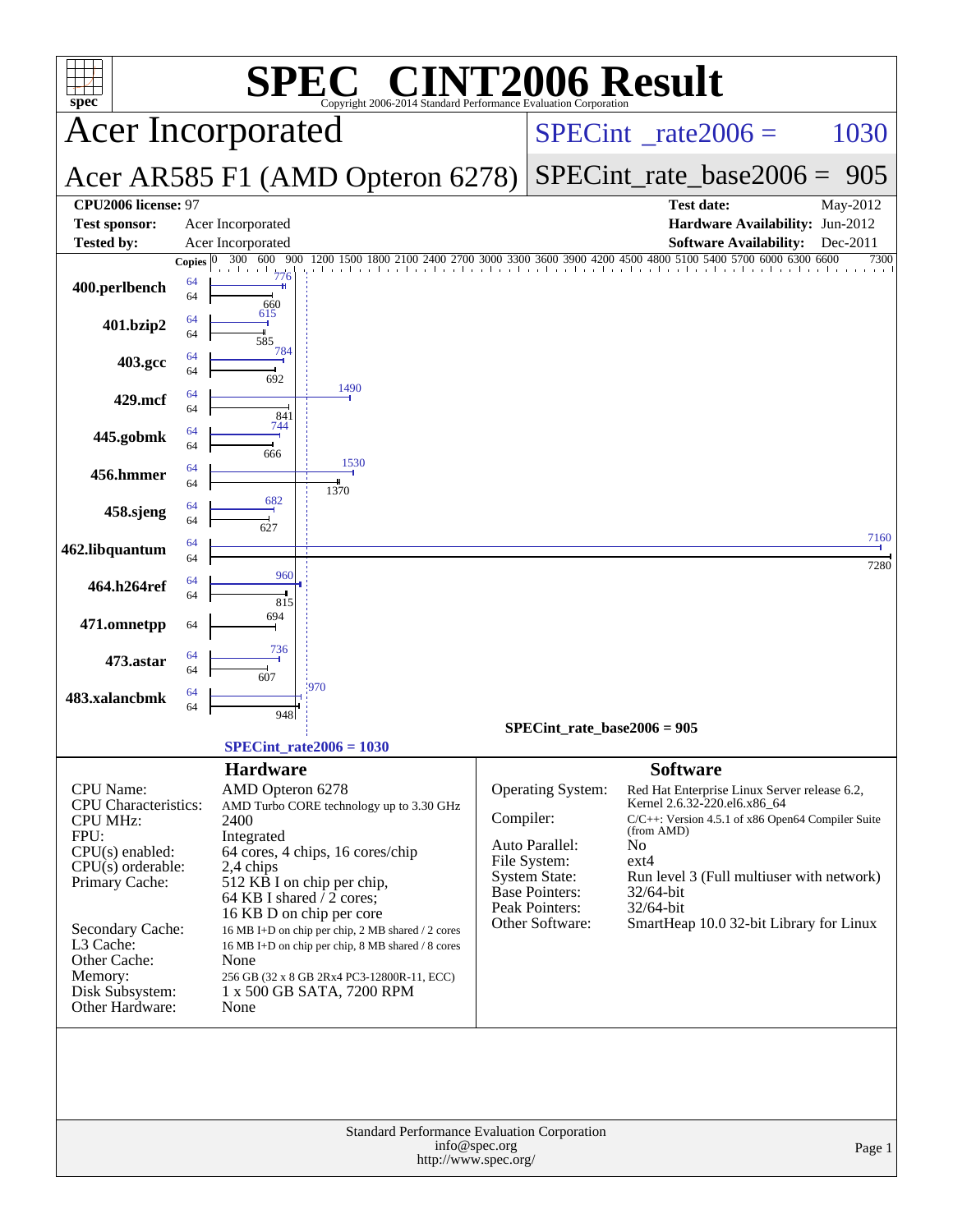

# **[SPEC CINT2006 Result](http://www.spec.org/auto/cpu2006/Docs/result-fields.html#SPECCINT2006Result)**

## Acer Incorporated

## SPECint rate $2006 = 1030$

### Acer AR585 F1 (AMD Opteron 6278) [SPECint\\_rate\\_base2006 =](http://www.spec.org/auto/cpu2006/Docs/result-fields.html#SPECintratebase2006) 905

### **[CPU2006 license:](http://www.spec.org/auto/cpu2006/Docs/result-fields.html#CPU2006license)** 97 **[Test date:](http://www.spec.org/auto/cpu2006/Docs/result-fields.html#Testdate)** May-2012

**[Test sponsor:](http://www.spec.org/auto/cpu2006/Docs/result-fields.html#Testsponsor)** Acer Incorporated **[Hardware Availability:](http://www.spec.org/auto/cpu2006/Docs/result-fields.html#HardwareAvailability)** Jun-2012 **[Tested by:](http://www.spec.org/auto/cpu2006/Docs/result-fields.html#Testedby)** Acer Incorporated **[Software Availability:](http://www.spec.org/auto/cpu2006/Docs/result-fields.html#SoftwareAvailability)** Dec-2011

### **[Results Table](http://www.spec.org/auto/cpu2006/Docs/result-fields.html#ResultsTable)**

|                                                                                                          | <b>Base</b>   |                |       |                | <b>Peak</b> |                |            |               |                |              |                |              |                |              |
|----------------------------------------------------------------------------------------------------------|---------------|----------------|-------|----------------|-------------|----------------|------------|---------------|----------------|--------------|----------------|--------------|----------------|--------------|
| <b>Benchmark</b>                                                                                         | <b>Copies</b> | <b>Seconds</b> | Ratio | <b>Seconds</b> | Ratio       | <b>Seconds</b> | Ratio      | <b>Copies</b> | <b>Seconds</b> | <b>Ratio</b> | <b>Seconds</b> | <b>Ratio</b> | <b>Seconds</b> | <b>Ratio</b> |
| 400.perlbench                                                                                            | 64            | 949            | 659   | 946            | 661         | 947            | <b>660</b> | 64            | 806            | 776          | 812            | 770          | 784            | 798          |
| 401.bzip2                                                                                                | 64            | 1088           | 568   | 1056           | 585         | 1055           | 585        | 64            | 1005           | 615          | 1011           | 611          | 1003           | 615          |
| $403.\mathrm{gcc}$                                                                                       | 64            | 743            | 693   | 744            | 692         | 748            | 689        | 64            | 658            | 784          | 661            | 779          | 656            | 786          |
| $429$ .mcf                                                                                               | 64            | 696            | 839   | 694            | 841         | 694            | 842        | 64            | 391            | 1490         | 391            | 1490         | 391            | 1490         |
| $445$ .gobmk                                                                                             | 64            | 1005           | 668   | 1009           | 666         | 1008           | 666        | 64            | 903            | 744          | 903            | 743          | 901            | 745          |
| 456.hmmer                                                                                                | 64            | 433            | 1380  | 441            | 1350        | 437            | 1370       | 64            | 390            | 1530         | 389            | 1530         | 391            | 1530         |
| $458$ .sjeng                                                                                             | 64            | 1234           | 628   | 1239           | 625         | 1235           | 627        | 64            | 1137           | 681          | 1134           | 683          | 1135           | 682          |
| 462.libquantum                                                                                           | 64            | 182            | 7280  | 182            | 7280        | 182            | 7270       | 64            | 185            | 7170         | 185            | 7160         | 185            | 7160         |
| 464.h264ref                                                                                              | 64            | 1731           | 818   | 1739           | 815         | 1773           | <b>799</b> | 64            | 1488           | 952          | 1461           | 969          | 1476           | 960          |
| 471.omnetpp                                                                                              | 64            | 576            | 695   | 576            | 694         | 576            | 694        | 64            | 576            | 695          | 576            | 694          | 576            | 694          |
| $473$ . astar                                                                                            | 64            | 741            | 606   | 740            | 607         | 738            | 608        | 64            | 610            | 736          | 610            | 736          | 611            | 736          |
| 483.xalancbmk                                                                                            | 64            | 465            | 950   | 467            | 946         | 466            | <b>948</b> | 64            | 456            | 969          | 454            | 973          | 455            | 970          |
| Results appear in the order in which they were run. Bold underlined text indicates a median measurement. |               |                |       |                |             |                |            |               |                |              |                |              |                |              |

### **[Submit Notes](http://www.spec.org/auto/cpu2006/Docs/result-fields.html#SubmitNotes)**

The config file option 'submit' was used. 'numactl' was used to bind copies to the cores. See the configuration file for details. Please DO NOT publish the result before AMD announce the processor Please DO NOT publish the result before AMD announce the processor

### **[Operating System Notes](http://www.spec.org/auto/cpu2006/Docs/result-fields.html#OperatingSystemNotes)**

'ulimit -s unlimited' was used to set environment stack size 'ulimit -l 2097152' was used to set environment locked pages in memory limit

Set transparent\_hugepage=never as a boot parameter in /boot/grub/menu.lst

Set vm/nr\_hugepages=57344 in /etc/sysctl.conf mount -t hugetlbfs nodev /mnt/hugepages

### **[Platform Notes](http://www.spec.org/auto/cpu2006/Docs/result-fields.html#PlatformNotes)**

 BIOS Settings: PowerNow = Disabled Fan Speed Control Modes = Full Speed

> Standard Performance Evaluation Corporation [info@spec.org](mailto:info@spec.org) <http://www.spec.org/>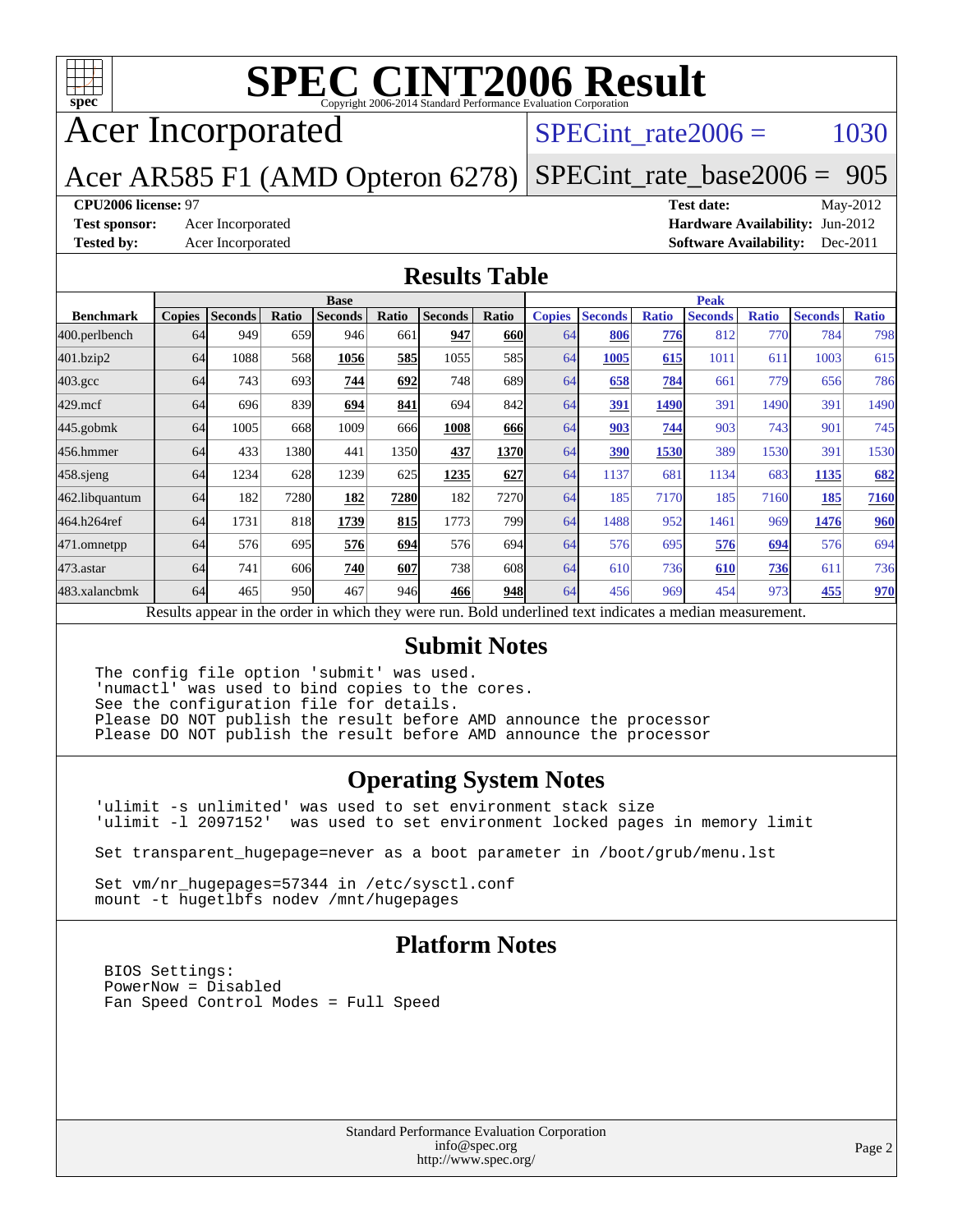

# **[SPEC CINT2006 Result](http://www.spec.org/auto/cpu2006/Docs/result-fields.html#SPECCINT2006Result)**

## Acer Incorporated

SPECint rate $2006 = 1030$ 

Acer AR585 F1 (AMD Opteron 6278) [SPECint\\_rate\\_base2006 =](http://www.spec.org/auto/cpu2006/Docs/result-fields.html#SPECintratebase2006) 905

**[Test sponsor:](http://www.spec.org/auto/cpu2006/Docs/result-fields.html#Testsponsor)** Acer Incorporated **[Hardware Availability:](http://www.spec.org/auto/cpu2006/Docs/result-fields.html#HardwareAvailability)** Jun-2012

**[CPU2006 license:](http://www.spec.org/auto/cpu2006/Docs/result-fields.html#CPU2006license)** 97 **[Test date:](http://www.spec.org/auto/cpu2006/Docs/result-fields.html#Testdate)** May-2012 **[Tested by:](http://www.spec.org/auto/cpu2006/Docs/result-fields.html#Testedby)** Acer Incorporated **[Software Availability:](http://www.spec.org/auto/cpu2006/Docs/result-fields.html#SoftwareAvailability)** Dec-2011

### **[General Notes](http://www.spec.org/auto/cpu2006/Docs/result-fields.html#GeneralNotes)**

Environment variables set by runspec before the start of the run: HUGETLB\_LIMIT = "896" LD\_LIBRARY\_PATH = "/usr/cpu2006/amd1104-rate-libs-revC/32:/usr/cpu2006/amd1104-rate-libs-revC/64"

The x86 Open64 Compiler Suite is only available from (and supported by) AMD at <http://developer.amd.com/cpu/open64>

Binaries were compiled on a system with 2x AMD Opteron 6274 chips + 64GB Memory using RHEL 6.1

**[Base Compiler Invocation](http://www.spec.org/auto/cpu2006/Docs/result-fields.html#BaseCompilerInvocation)**

[C benchmarks](http://www.spec.org/auto/cpu2006/Docs/result-fields.html#Cbenchmarks): [opencc](http://www.spec.org/cpu2006/results/res2012q3/cpu2006-20120517-21796.flags.html#user_CCbase_Fopencc)

[C++ benchmarks:](http://www.spec.org/auto/cpu2006/Docs/result-fields.html#CXXbenchmarks) [openCC](http://www.spec.org/cpu2006/results/res2012q3/cpu2006-20120517-21796.flags.html#user_CXXbase_FopenCC)

## **[Base Portability Flags](http://www.spec.org/auto/cpu2006/Docs/result-fields.html#BasePortabilityFlags)**

 400.perlbench: [-DSPEC\\_CPU\\_LP64](http://www.spec.org/cpu2006/results/res2012q3/cpu2006-20120517-21796.flags.html#b400.perlbench_basePORTABILITY_DSPEC_CPU_LP64) [-DSPEC\\_CPU\\_LINUX\\_X64](http://www.spec.org/cpu2006/results/res2012q3/cpu2006-20120517-21796.flags.html#b400.perlbench_baseCPORTABILITY_DSPEC_CPU_LINUX_X64) 401.bzip2: [-DSPEC\\_CPU\\_LP64](http://www.spec.org/cpu2006/results/res2012q3/cpu2006-20120517-21796.flags.html#suite_basePORTABILITY401_bzip2_DSPEC_CPU_LP64) 403.gcc: [-DSPEC\\_CPU\\_LP64](http://www.spec.org/cpu2006/results/res2012q3/cpu2006-20120517-21796.flags.html#suite_basePORTABILITY403_gcc_DSPEC_CPU_LP64) 429.mcf: [-DSPEC\\_CPU\\_LP64](http://www.spec.org/cpu2006/results/res2012q3/cpu2006-20120517-21796.flags.html#suite_basePORTABILITY429_mcf_DSPEC_CPU_LP64) 445.gobmk: [-DSPEC\\_CPU\\_LP64](http://www.spec.org/cpu2006/results/res2012q3/cpu2006-20120517-21796.flags.html#suite_basePORTABILITY445_gobmk_DSPEC_CPU_LP64) 456.hmmer: [-DSPEC\\_CPU\\_LP64](http://www.spec.org/cpu2006/results/res2012q3/cpu2006-20120517-21796.flags.html#suite_basePORTABILITY456_hmmer_DSPEC_CPU_LP64) 458.sjeng: [-DSPEC\\_CPU\\_LP64](http://www.spec.org/cpu2006/results/res2012q3/cpu2006-20120517-21796.flags.html#suite_basePORTABILITY458_sjeng_DSPEC_CPU_LP64) 462.libquantum: [-DSPEC\\_CPU\\_LP64](http://www.spec.org/cpu2006/results/res2012q3/cpu2006-20120517-21796.flags.html#suite_basePORTABILITY462_libquantum_DSPEC_CPU_LP64) [-DSPEC\\_CPU\\_LINUX](http://www.spec.org/cpu2006/results/res2012q3/cpu2006-20120517-21796.flags.html#b462.libquantum_baseCPORTABILITY_DSPEC_CPU_LINUX) 464.h264ref: [-DSPEC\\_CPU\\_LP64](http://www.spec.org/cpu2006/results/res2012q3/cpu2006-20120517-21796.flags.html#suite_basePORTABILITY464_h264ref_DSPEC_CPU_LP64) 483.xalancbmk: [-DSPEC\\_CPU\\_LINUX](http://www.spec.org/cpu2006/results/res2012q3/cpu2006-20120517-21796.flags.html#b483.xalancbmk_baseCXXPORTABILITY_DSPEC_CPU_LINUX)

## **[Base Optimization Flags](http://www.spec.org/auto/cpu2006/Docs/result-fields.html#BaseOptimizationFlags)**

### [C benchmarks](http://www.spec.org/auto/cpu2006/Docs/result-fields.html#Cbenchmarks):

[-march=bdver1](http://www.spec.org/cpu2006/results/res2012q3/cpu2006-20120517-21796.flags.html#user_CCbase_F-march_fdb9f2653a6b3eaa60be4cf93a9ba5f3) [-Ofast](http://www.spec.org/cpu2006/results/res2012q3/cpu2006-20120517-21796.flags.html#user_CCbase_F-Ofast) [-CG:local\\_sched\\_alg=1](http://www.spec.org/cpu2006/results/res2012q3/cpu2006-20120517-21796.flags.html#user_CCbase_F-CG:local_sched_alg_2175ca61f1a2717f1ec57b14995b9e7a) [-INLINE:aggressive=ON](http://www.spec.org/cpu2006/results/res2012q3/cpu2006-20120517-21796.flags.html#user_CCbase_F-INLINE:aggressive_1968a21fda3b9e485676870015f71302) [-IPA:plimit=8000](http://www.spec.org/cpu2006/results/res2012q3/cpu2006-20120517-21796.flags.html#user_CCbase_F-IPA:plimit_92cba83f3d47f09c7d5368fda93ddbd7) [-IPA:small\\_pu=100](http://www.spec.org/cpu2006/results/res2012q3/cpu2006-20120517-21796.flags.html#user_CCbase_F-IPA:small_pu_900a09767c6929d55c26ea3d32399996) [-HP:bd=2m:heap=2m](http://www.spec.org/cpu2006/results/res2012q3/cpu2006-20120517-21796.flags.html#user_CCbase_F-HUGEPAGE_539c723a9f9bd1bd95cd839aeb740bae) [-mso](http://www.spec.org/cpu2006/results/res2012q3/cpu2006-20120517-21796.flags.html#user_CCbase_F-mso) [-LNO:prefetch=2](http://www.spec.org/cpu2006/results/res2012q3/cpu2006-20120517-21796.flags.html#user_CCbase_F-LNO:prefetch_9aee81855ba0592a3c8a40ba7b041143)

### [C++ benchmarks:](http://www.spec.org/auto/cpu2006/Docs/result-fields.html#CXXbenchmarks)

[-march=bdver1](http://www.spec.org/cpu2006/results/res2012q3/cpu2006-20120517-21796.flags.html#user_CXXbase_F-march_fdb9f2653a6b3eaa60be4cf93a9ba5f3) [-Ofast](http://www.spec.org/cpu2006/results/res2012q3/cpu2006-20120517-21796.flags.html#user_CXXbase_F-Ofast) [-m32](http://www.spec.org/cpu2006/results/res2012q3/cpu2006-20120517-21796.flags.html#user_CXXbase_F-m32) [-INLINE:aggressive=on](http://www.spec.org/cpu2006/results/res2012q3/cpu2006-20120517-21796.flags.html#user_CXXbase_F-INLINE:aggressive_e14807c0a1e56a6a83cb25ab07c7ae8a) -CG:cmp peep=on [-D\\_\\_OPEN64\\_FAST\\_SET](http://www.spec.org/cpu2006/results/res2012q3/cpu2006-20120517-21796.flags.html#user_CXXbase_F-D__OPEN64_FAST_SET_294c6d8260f208640e5474aae24dc22e) [-L/root/work/libraries/SmartHeap-10/lib -lsmartheap](http://www.spec.org/cpu2006/results/res2012q3/cpu2006-20120517-21796.flags.html#user_CXXbase_F-L_lib_directory_lsmartheap_85a76c4428362ddebb9fcf59329573fc)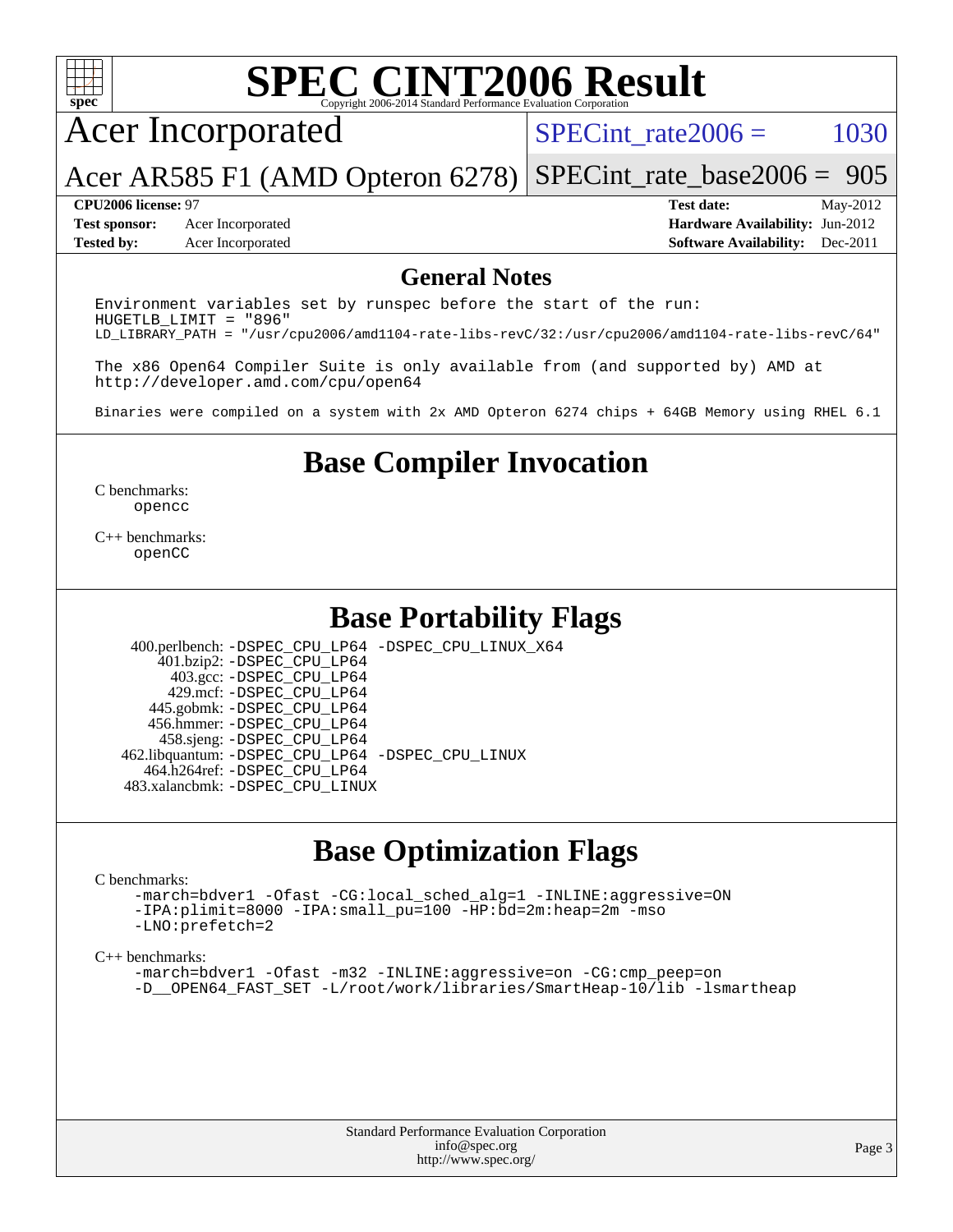

# **[SPEC CINT2006 Result](http://www.spec.org/auto/cpu2006/Docs/result-fields.html#SPECCINT2006Result)**

Acer Incorporated

 $SPECTnt_rate2006 = 1030$ 

Acer AR585 F1 (AMD Opteron 6278) [SPECint\\_rate\\_base2006 =](http://www.spec.org/auto/cpu2006/Docs/result-fields.html#SPECintratebase2006) 905

**[CPU2006 license:](http://www.spec.org/auto/cpu2006/Docs/result-fields.html#CPU2006license)** 97 **[Test date:](http://www.spec.org/auto/cpu2006/Docs/result-fields.html#Testdate)** May-2012 **[Test sponsor:](http://www.spec.org/auto/cpu2006/Docs/result-fields.html#Testsponsor)** Acer Incorporated **[Hardware Availability:](http://www.spec.org/auto/cpu2006/Docs/result-fields.html#HardwareAvailability)** Jun-2012 **[Tested by:](http://www.spec.org/auto/cpu2006/Docs/result-fields.html#Testedby)** Acer Incorporated **[Software Availability:](http://www.spec.org/auto/cpu2006/Docs/result-fields.html#SoftwareAvailability)** Dec-2011

## **[Peak Compiler Invocation](http://www.spec.org/auto/cpu2006/Docs/result-fields.html#PeakCompilerInvocation)**

[C benchmarks](http://www.spec.org/auto/cpu2006/Docs/result-fields.html#Cbenchmarks): [opencc](http://www.spec.org/cpu2006/results/res2012q3/cpu2006-20120517-21796.flags.html#user_CCpeak_Fopencc)

[C++ benchmarks:](http://www.spec.org/auto/cpu2006/Docs/result-fields.html#CXXbenchmarks) [openCC](http://www.spec.org/cpu2006/results/res2012q3/cpu2006-20120517-21796.flags.html#user_CXXpeak_FopenCC)

## **[Peak Portability Flags](http://www.spec.org/auto/cpu2006/Docs/result-fields.html#PeakPortabilityFlags)**

 400.perlbench: [-DSPEC\\_CPU\\_LP64](http://www.spec.org/cpu2006/results/res2012q3/cpu2006-20120517-21796.flags.html#b400.perlbench_peakPORTABILITY_DSPEC_CPU_LP64) [-DSPEC\\_CPU\\_LINUX\\_X64](http://www.spec.org/cpu2006/results/res2012q3/cpu2006-20120517-21796.flags.html#b400.perlbench_peakCPORTABILITY_DSPEC_CPU_LINUX_X64) 401.bzip2: [-DSPEC\\_CPU\\_LP64](http://www.spec.org/cpu2006/results/res2012q3/cpu2006-20120517-21796.flags.html#suite_peakPORTABILITY401_bzip2_DSPEC_CPU_LP64) 445.gobmk: [-DSPEC\\_CPU\\_LP64](http://www.spec.org/cpu2006/results/res2012q3/cpu2006-20120517-21796.flags.html#suite_peakPORTABILITY445_gobmk_DSPEC_CPU_LP64) 456.hmmer: [-DSPEC\\_CPU\\_LP64](http://www.spec.org/cpu2006/results/res2012q3/cpu2006-20120517-21796.flags.html#suite_peakPORTABILITY456_hmmer_DSPEC_CPU_LP64) 458.sjeng: [-DSPEC\\_CPU\\_LP64](http://www.spec.org/cpu2006/results/res2012q3/cpu2006-20120517-21796.flags.html#suite_peakPORTABILITY458_sjeng_DSPEC_CPU_LP64) 462.libquantum: [-DSPEC\\_CPU\\_LP64](http://www.spec.org/cpu2006/results/res2012q3/cpu2006-20120517-21796.flags.html#suite_peakPORTABILITY462_libquantum_DSPEC_CPU_LP64) [-DSPEC\\_CPU\\_LINUX](http://www.spec.org/cpu2006/results/res2012q3/cpu2006-20120517-21796.flags.html#b462.libquantum_peakCPORTABILITY_DSPEC_CPU_LINUX) 464.h264ref: [-DSPEC\\_CPU\\_LP64](http://www.spec.org/cpu2006/results/res2012q3/cpu2006-20120517-21796.flags.html#suite_peakPORTABILITY464_h264ref_DSPEC_CPU_LP64) 483.xalancbmk: [-DSPEC\\_CPU\\_LINUX](http://www.spec.org/cpu2006/results/res2012q3/cpu2006-20120517-21796.flags.html#b483.xalancbmk_peakCXXPORTABILITY_DSPEC_CPU_LINUX)

## **[Peak Optimization Flags](http://www.spec.org/auto/cpu2006/Docs/result-fields.html#PeakOptimizationFlags)**

[C benchmarks](http://www.spec.org/auto/cpu2006/Docs/result-fields.html#Cbenchmarks):

| 400.perlbench: -march=bdver1 -fb_create fbdata(pass 1)<br>$-fb\_{opt}$ fbdata(pass 2) $-0$ fast $-LNO:pretetch=2$ $-LNO:opt=0$<br>-IPA:plimit=20000 -OPT:unroll_times_max=8<br>-OPT:unroll_size=256 -OPT:unroll_level=2 -OPT:keep_ext=on<br>-WOPT:if_conv=0 -WOPT:sib=on -CG:local_sched_alg=1<br>-CG:unroll_fb_req=on -CG:movext_icmp=off -HP:bd=2m:heap=2m |     |
|--------------------------------------------------------------------------------------------------------------------------------------------------------------------------------------------------------------------------------------------------------------------------------------------------------------------------------------------------------------|-----|
| 401.bzip2: -march=bdver1 -fb_create fbdata(pass 1)<br>-fb_opt fbdata(pass 2) -03 -LNO:prefetch=2 -LNO:pf2=0<br>-OPT:alias=disjoint -OPT:goto=off -CG:local_sched_alg=1<br>$-HP:bdt=2m:heap=2m$                                                                                                                                                               |     |
| 403.gcc: -march=bdver1 -fb_create fbdata(pass 1)<br>-fb_opt fbdata(pass 2) -Ofast -LNO:trip_count=256<br>-CG:cmp_peep=on -CG:pre_minreg_level=2 -m32<br>$-HP:bdt=2m:heap=2m -GRA:unspill=on -IPA:small_pu=200$<br>$-WOPT: si$                                                                                                                                |     |
| 429.mcf: -march=bdver1 -03 -OPT:unroll_times_max=5 -ipa<br>-INLINE:aggressive=on -CG:gcm=off -CG:dsched=on<br>-GRA: prioritize_by_density=on -m32 -HP:bdt=2m:heap=2m -mso                                                                                                                                                                                    |     |
| 445.gobmk: -march=bdver1 -fb_create fbdata(pass 1)<br>-fb_opt fbdata(pass 2) -Ofast -OPT:unroll_size=256<br>-OPT:unroll_times_max=8 -OPT:keep_ext=on -IPA:plimit=750<br>-IPA:min_hotness=300 -IPA:pu_reorder=1                                                                                                                                               |     |
| Continued on next page                                                                                                                                                                                                                                                                                                                                       |     |
| <b>Standard Performance Evaluation Corporation</b><br>info@spec.org<br>http://www.spec.org/                                                                                                                                                                                                                                                                  | Pas |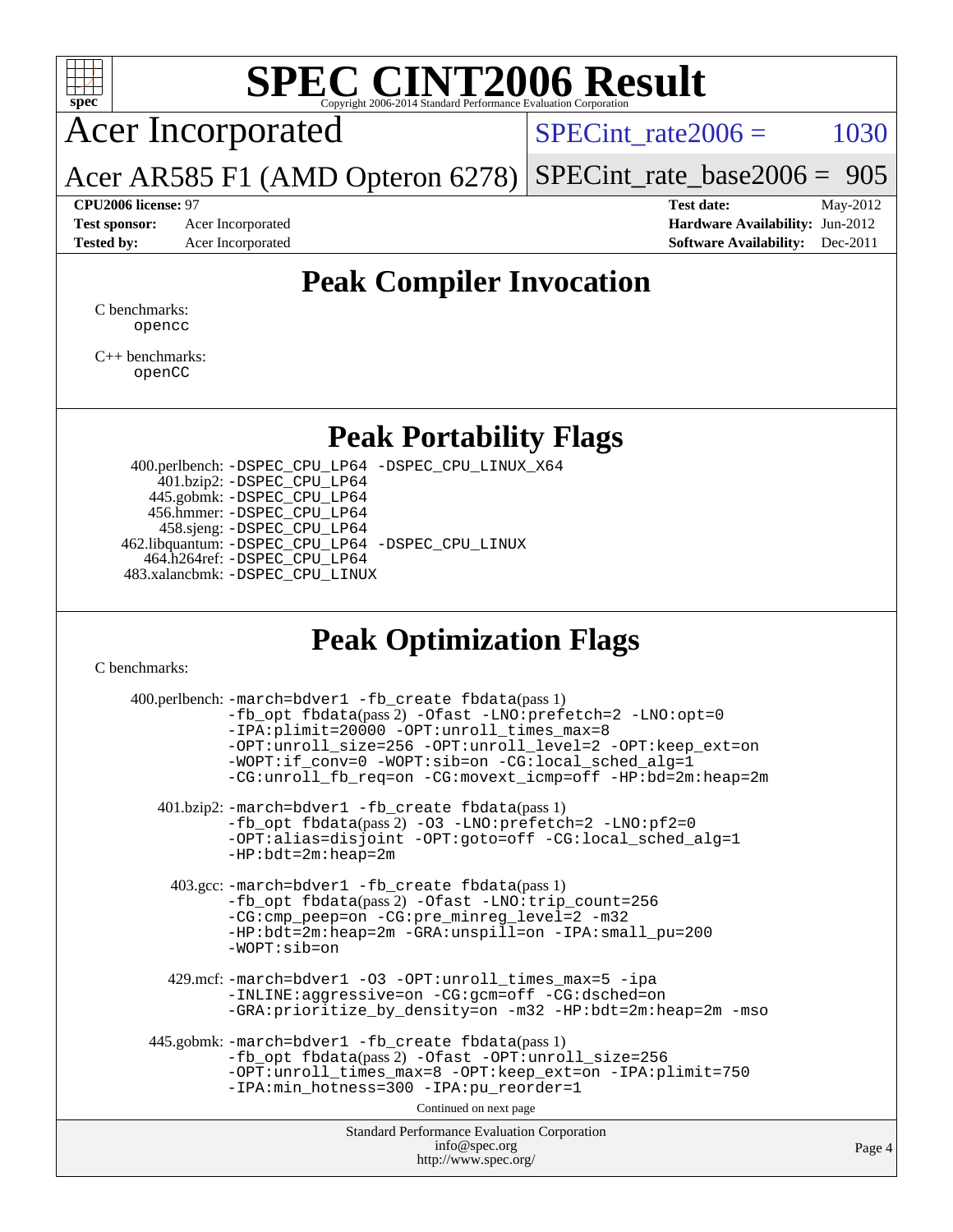

Standard Performance Evaluation Corporation [info@spec.org](mailto:info@spec.org) <http://www.spec.org/>